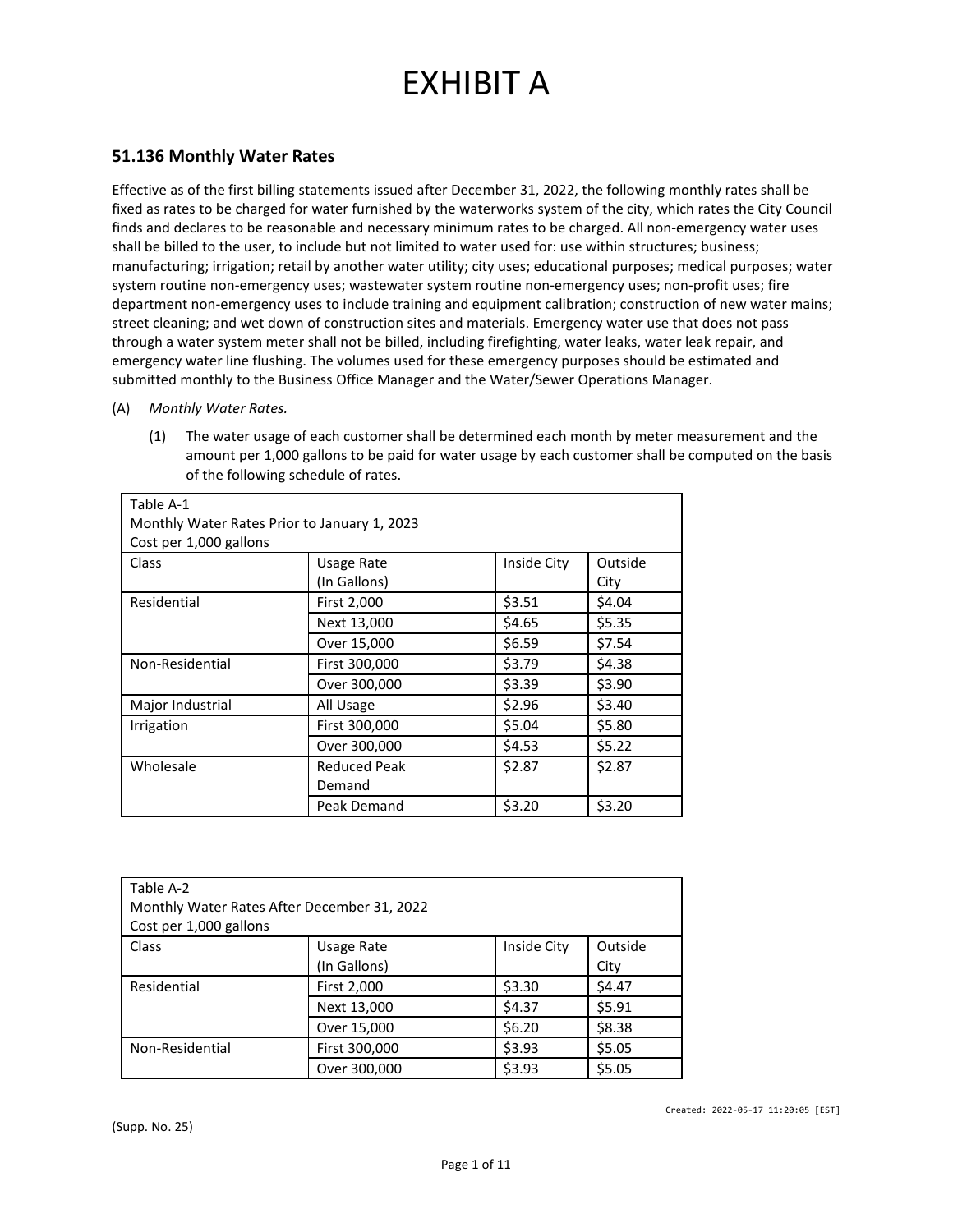## EXHIBIT A

| Major Industrial | All Usage                     | \$3.14 | \$3.49 |
|------------------|-------------------------------|--------|--------|
| Irrigation       | First 300,000                 | \$4.29 | \$5.43 |
|                  | Over 300,000                  | \$4.29 | \$5.43 |
| Wholesale        | <b>Reduced Peak</b><br>Demand | \$3.16 | \$3.16 |
|                  | Peak Demand                   | \$3.16 | \$3.16 |

| Table A-3<br>Monthly Water Rates After December 31, 2023<br>Cost per 1,000 gallons |                                   |             |                 |  |
|------------------------------------------------------------------------------------|-----------------------------------|-------------|-----------------|--|
| Class                                                                              | <b>Usage Rate</b><br>(In Gallons) | Inside City | Outside<br>City |  |
| Residential                                                                        | First 2,000                       | \$3.40      | \$4.60          |  |
|                                                                                    | Next 13,000                       | \$4.50      | \$6.09          |  |
|                                                                                    | Over 15,000                       | \$6.39      | \$8.63          |  |
| Non-Residential                                                                    | First 300,000                     | \$4.05      | \$5.20          |  |
|                                                                                    | Over 300,000                      | \$4.05      | \$5.20          |  |
| Major Industrial                                                                   | All Usage                         | \$3.23      | \$3.59          |  |
| <b>Irrigation</b>                                                                  | First 300,000                     | \$4.42      | \$5.59          |  |
|                                                                                    | Over 300,000                      | \$4.42      | \$5.59          |  |
| Wholesale                                                                          | <b>Reduced Peak</b><br>Demand     | \$3.25      | \$3.25          |  |
|                                                                                    | Peak Demand                       | \$3.25      | \$3.25          |  |

| Table A-4                                   |                     |             |         |
|---------------------------------------------|---------------------|-------------|---------|
| Monthly Water Rates After December 31, 2024 |                     |             |         |
| Cost per 1,000 gallons                      |                     |             |         |
| Class                                       | <b>Usage Rate</b>   | Inside City | Outside |
|                                             | (In Gallons)        |             | City    |
| Residential                                 | First 2,000         | \$3.50      | \$4.74  |
|                                             | Next 13,000         | \$4.64      | \$6.27  |
|                                             | Over 15,000         | \$6.58      | \$8.89  |
| Non-Residential                             | First 300,000       | \$4.17      | \$5.36  |
|                                             | Over 300,000        | \$4.17      | \$5.36  |
| Major Industrial                            | All Usage           | \$3.33      | \$3.70  |
| Irrigation                                  | First 300,000       | \$4.55      | \$5.76  |
|                                             | Over 300,000        | \$4.55      | \$5.76  |
| Wholesale                                   | <b>Reduced Peak</b> | \$3.35      | \$3.35  |
|                                             | Demand              |             |         |
|                                             | Peak Demand         | \$3.35      | \$3.35  |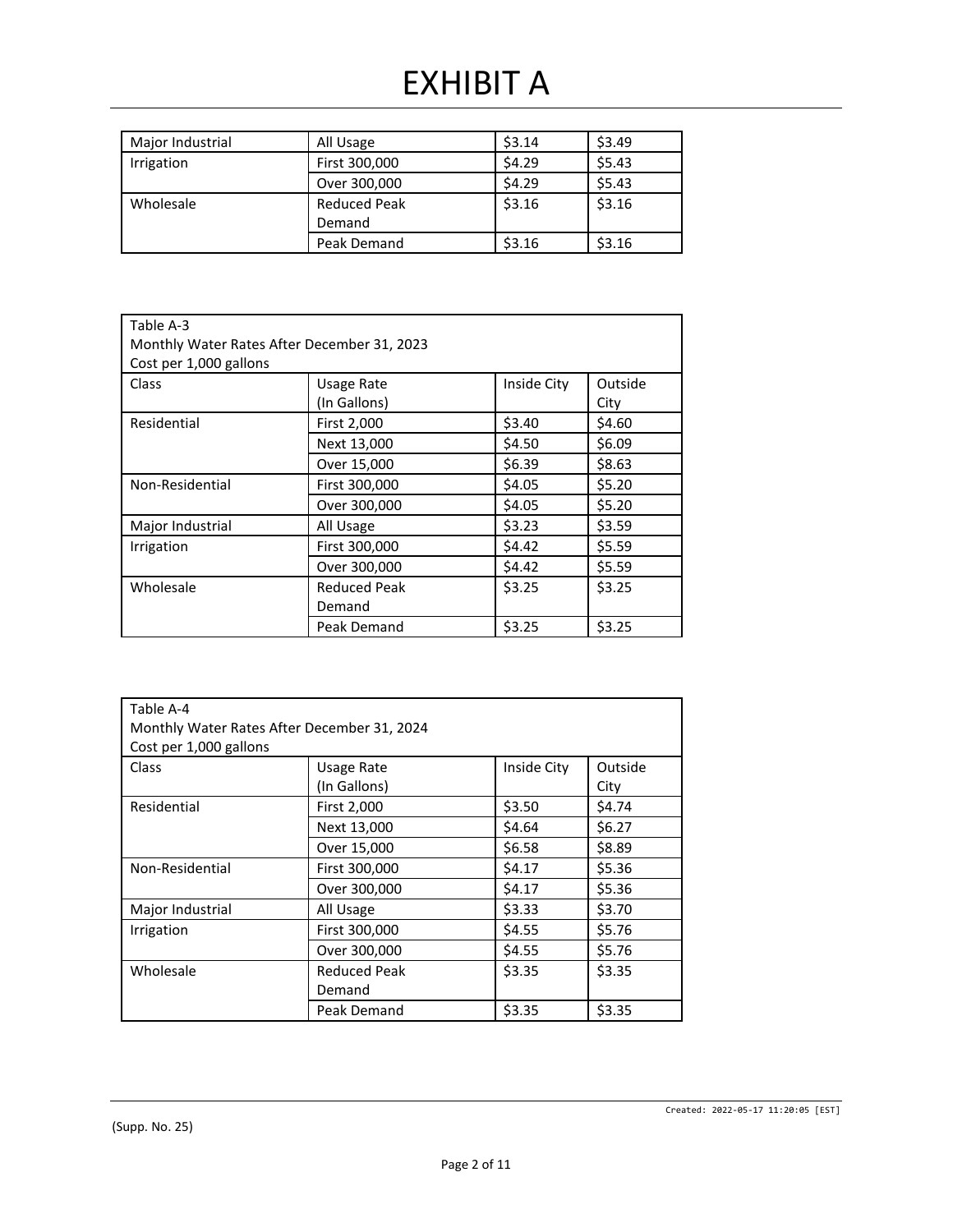- (2) Beginning January 1, 2026, all monthly water rates shall be increased by 3% per year.
- (3) All bills under such schedules shall be computed by adding the applicable meter service charge prescribed by subsection (B) to the amount determined to be due for water usage under this schedule. Applicable sales tax and franchise fees shall be added to the bill so computed.
- (4) When a common facility/building is served by multiple water meters and the water usage is for the same purpose, customers may petition the Water & Wastewater Director and/or the Finance & Internal Services Director to have the water consumption aggregated and have the tiered rates apply to the aggregated quantity.
- (5) Water used for flushing and sampling of newly constructed water lines, Fire Department training and equipment calibration, and other similar uses requiring a large volume and/or high velocity of water movement shall employ a fire hydrant meter of the appropriate size for the use. If a fire hydrant meter cannot be used due to high flow or volume requirements, then the volume of water used shall be measured by using a pitot gauge to determine the gallons per minute and by timing the flow of water to be able to calculate total volume. In the cases of fire department training and equipment calibration, sewer line washing, street sweeping, and other uses where the equipment employed has a built-in water meter, these built in water meters may be used. All such meters other than those on fire trucks must be evaluated by the Meter Superintendent. These water uses shall be billed at the same rates as non-residential customers.
- (6) Monthly wholesale treated water rates outside city limits are based on Cost of Service Methodology.
- (B) *Monthly Water Service Charge.*
	- (1) In addition to the above, each customer shall pay a monthly water service charge in accordance with the following schedule:

| Table B-1<br><b>Monthly Water Service Charge Prior to</b> |          |          |           |
|-----------------------------------------------------------|----------|----------|-----------|
| <b>January 1, 2023</b>                                    |          |          |           |
|                                                           | Inside   | Outside  |           |
| Meter Size                                                | City     | City     | Wholesale |
| $\frac{5}{8}$ x $\frac{3}{4}$ inch                        | \$6.59   | \$7.54   | \$7.54    |
| 1 inch                                                    | \$9.14   | \$10.52  | \$10.52   |
| $1\frac{1}{2}$ inch                                       | \$15.93  | \$18.31  | \$18.31   |
| 2 inch                                                    | \$23.20  | \$26.66  | \$28.56   |
| 3 inch                                                    | \$54.05  | \$62.18  | \$64.38   |
| 4 inch                                                    | \$89.50  | \$102.93 | \$112.25  |
| 6 inch                                                    | \$178.99 | \$205.82 | \$213.02  |
| 8 inch                                                    | \$268.41 | \$308.67 | \$319.47  |

| Table B-2<br><b>Monthly Water Service Charge After</b><br>December 31, 2022 |        |         |           |
|-----------------------------------------------------------------------------|--------|---------|-----------|
|                                                                             | Inside | Outside |           |
| Meter Size                                                                  | City   | City    | Wholesale |
| $\frac{5}{8}$ x $\frac{3}{4}$ inch                                          | \$6.59 | \$7.54  | \$7.54    |
| 1 inch                                                                      | \$9.14 | \$12.26 | \$12.26   |

Created: 2022-05-17 11:20:05 [EST]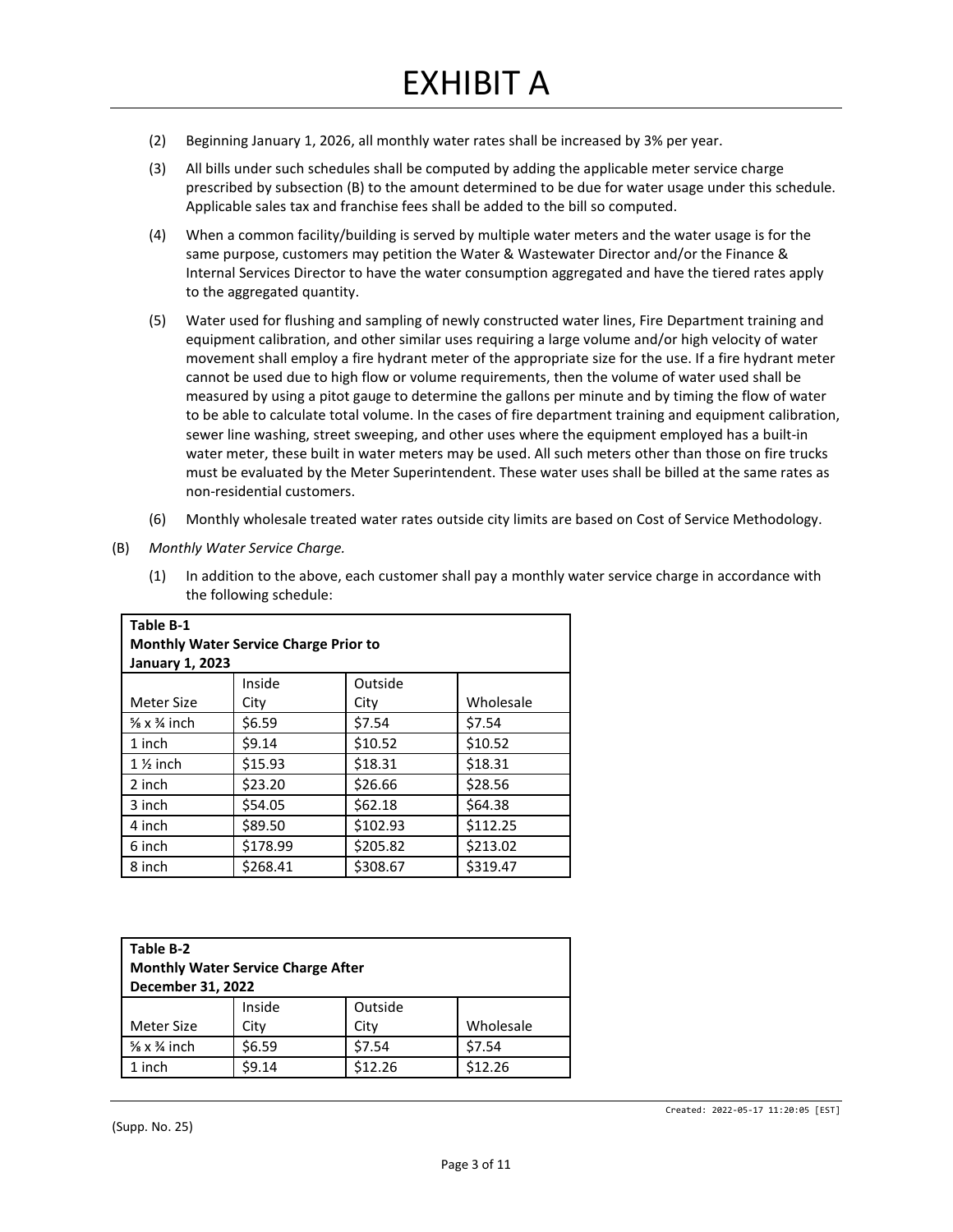## EXHIBIT A

| $1\%$ inch | \$15.93  | \$24.22  | \$24.22  |
|------------|----------|----------|----------|
| 2 inch     | \$23.20  | \$33.52  | \$33.52  |
| 3 inch     | \$54.05  | \$69.84  | \$69.84  |
| 4 inch     | \$89.50  | \$102.93 | \$102.93 |
| 6 inch     | \$178.99 | \$205.82 | \$205.82 |
| 8 inch     | \$268.41 | \$308.67 | \$308.67 |

| Table B-3<br><b>Monthly Water Service Charge After</b><br>December 31, 2023 |          |          |           |
|-----------------------------------------------------------------------------|----------|----------|-----------|
|                                                                             | Inside   | Outside  |           |
| Meter Size                                                                  | City     | City     | Wholesale |
| $\frac{5}{8}$ x $\frac{3}{4}$ inch                                          | \$6.79   | \$7.77   | \$7.77    |
| 1 inch                                                                      | \$9.41   | \$12.63  | \$12.63   |
| $1\frac{1}{2}$ inch                                                         | \$16.41  | \$24.95  | \$24.95   |
| 2 inch                                                                      | \$23.90  | \$34.53  | \$34.53   |
| 3 inch                                                                      | \$55.67  | \$71.94  | \$71.94   |
| 4 inch                                                                      | \$92.19  | \$106.02 | \$106.02  |
| 6 inch                                                                      | \$184.36 | \$211.99 | \$211.99  |
| 8 inch                                                                      | \$276.46 | \$317.93 | \$317.93  |

| Table B-4<br><b>Monthly Water Service Charge After</b><br>December 31, 2024 |          |          |           |
|-----------------------------------------------------------------------------|----------|----------|-----------|
|                                                                             | Inside   | Outside  |           |
| Meter Size                                                                  | City     | City     | Wholesale |
| $\frac{5}{8}$ x $\frac{3}{4}$ inch                                          | \$6.99   | \$8.00   | \$8.00    |
| 1 inch                                                                      | \$9.70   | \$13.01  | \$13.01   |
| $1\frac{1}{2}$ inch                                                         | \$16.90  | \$25.69  | \$25.69   |
| 2 inch                                                                      | \$24.61  | \$35.56  | \$35.56   |
| 3 inch                                                                      | \$57.34  | \$74.09  | \$74.09   |
| 4 inch                                                                      | \$94.95  | \$109.20 | \$109.20  |
| 6 inch                                                                      | \$189.89 | \$218.35 | \$218.35  |
| 8 inch                                                                      | \$284.76 | \$327.47 | \$327.47  |

- (2) Beginning January 1, 2026, all monthly water service charges shall be increased by 3% per year.
- (3) The monthly treated water rates and the monthly meter service charge rates prescribed by subsections (A) and (B) of this section shall commence as of the first billing statements issued after December 31, 2022.

(Supp. No. 25)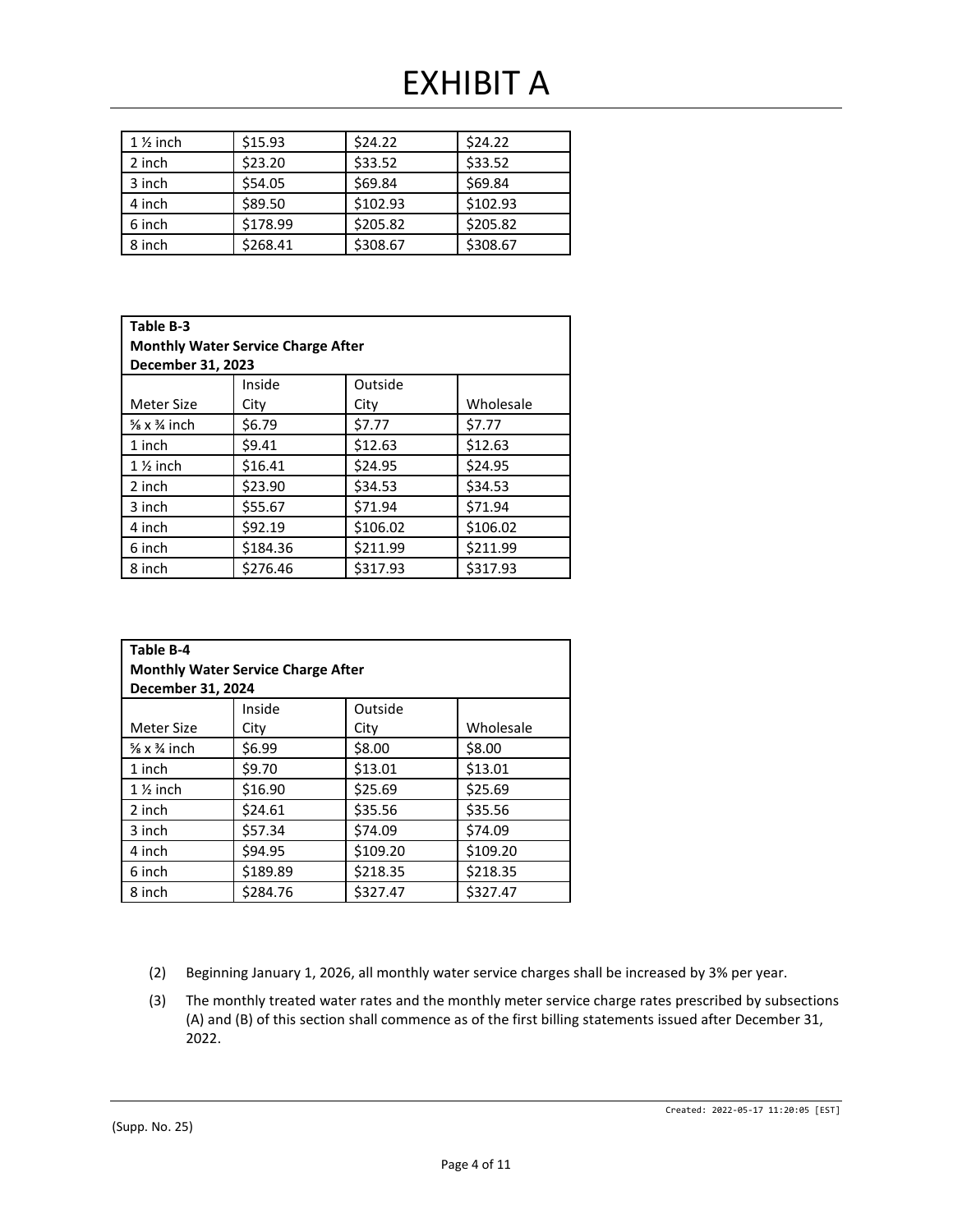- (4) The State of Arkansas mandated Safe Drinking Water Act fee shall be added to the monthly water utility bill.
- (C) *Monthly Standby Fire Protection Service Charge.*
	- (1) Charges for unmetered service connections for standby fire protection and fire hydrants shall be based on the incoming line size or the backflow preventer size, whichever is smaller, as set forth in the following table:

| <b>Monthly Standby Fire Protection Service Charge</b> |                    |                     |  |
|-------------------------------------------------------|--------------------|---------------------|--|
| <b>Line Size or Backflow</b><br><b>Preventer Size</b> | <b>Inside City</b> | <b>Outside City</b> |  |
| 1 inch                                                | \$9.75             | \$11.68             |  |
| 2 inch                                                | 10.17              | 12.10               |  |
| $2.5$ inch                                            | 20.33              | 23.37               |  |
| 3 inch                                                | 30.48              | 35.06               |  |
| 4 inch                                                | 60.97              | 70.11               |  |
| 6 inch                                                | 169.34             | 194.74              |  |
| 8 inch                                                | 355.65             | 409.00              |  |
| 10 inch                                               | 609.68             | 701.11              |  |

(2) The Utilities Department shall review the monthly standby fire protection service charges every two (2) years and shall make recommendations to the City Council following such review. Fire protection lines shall not be connected to the water system downstream from a meter.

(Code 1965, §21-25; Ord. No. 1165, 4-18-58; Ord. No. 2144, 9-2-75; Ord. No. 2594, 2-5-80; Ord. No. 3197, 7-1-86; Ord. No. 3409, 2-21-89; Ord. No. 3431, 6-6-89; Ord. No. 3491, 7-17-90; Ord. No. 3513, 9-18-90; Ord. No. 3519, 11- 20-90; Ord. No. 4059, §1, 10-7-97; Ord. No. 4223, 2-15-00; Code 1991, §51.136; Ord. No. 4530 12-02-02; Ord. No. 4540, 02-03-04; Ord. No. 5123, 4-1-08; Ord. No. 6169 , §1, 4-2-2019)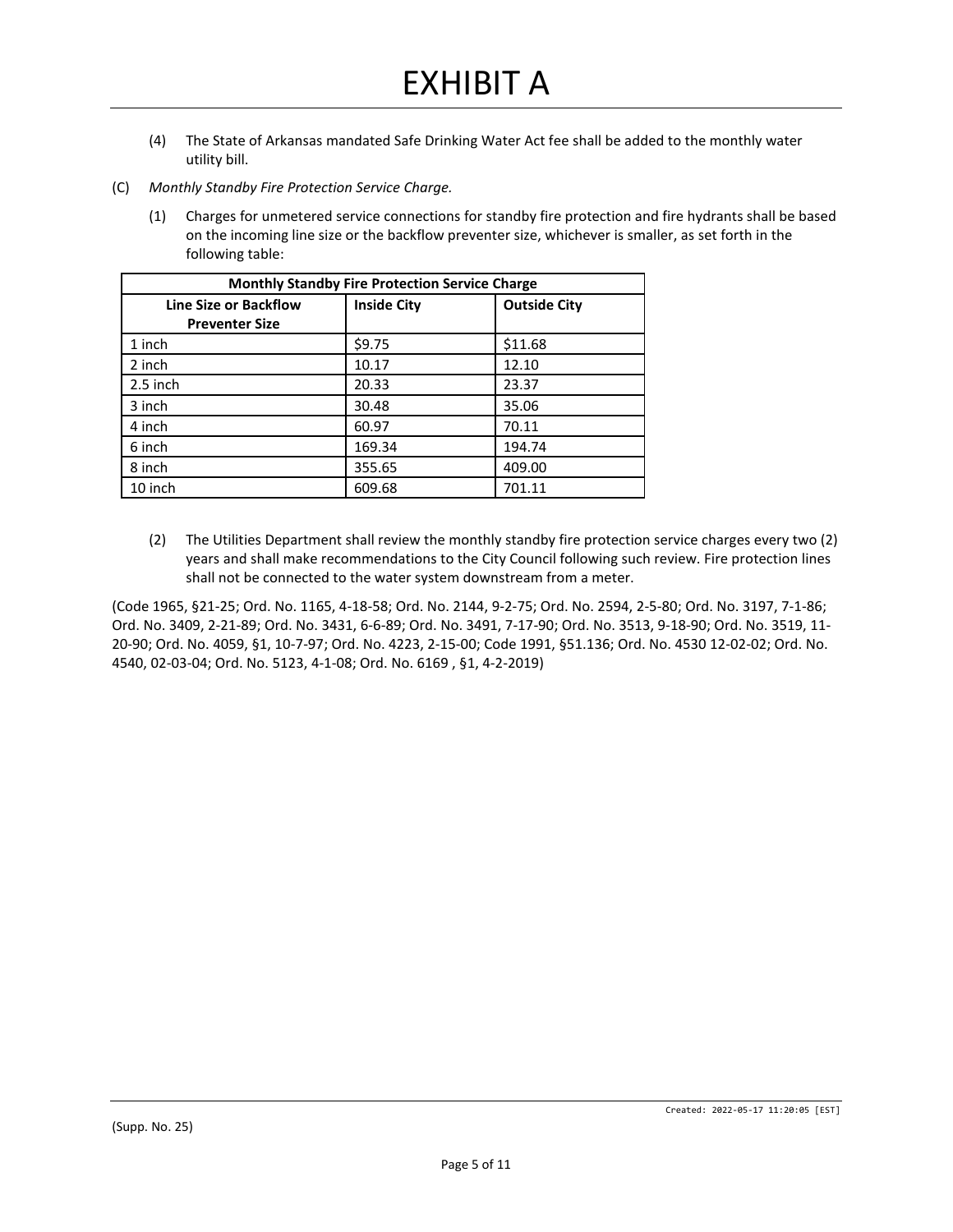### **51.137 Monthly Sewer Rates**

- (A) *Monthly Sewer Rates.*
	- (1) All monthly sewer charges shall be calculated from the customer's monthly water usage. The following monthly rates are hereby fixed as rates to be charged for sewer services:

| <b>Table D-1</b>                             |                     |          |  |  |
|----------------------------------------------|---------------------|----------|--|--|
| <b>Monthly Sewer Rates Per 1,000 Gallons</b> |                     |          |  |  |
| Before January 1, 2023                       |                     |          |  |  |
| Class                                        | Usage Rate          | Cost per |  |  |
|                                              | (In Gallons)        | 1,000    |  |  |
|                                              |                     | gallons  |  |  |
| Residential                                  | First 2,000 gallons | \$4.35   |  |  |
|                                              | Greater than        | \$5.80   |  |  |
|                                              | 2,000 gallons       |          |  |  |
| Non-Residential                              | All Usage           | \$4.40   |  |  |
| Major Industrial                             | All Usage           | \$4.71   |  |  |
| Farmington                                   | All Usage           | \$7.52   |  |  |
| Outside city                                 | All Usage           | \$8.18   |  |  |
| <b>Elkins</b>                                | 85% of metered      | \$5.19   |  |  |
|                                              | water usage         |          |  |  |
|                                              | Usage above 85% of  | \$2.71   |  |  |
|                                              | metered water usage |          |  |  |

| Table D-2                                   |                     |          |  |
|---------------------------------------------|---------------------|----------|--|
| Monthly Sewer Rates Per 1,000 Gallons After |                     |          |  |
| December 31, 2022                           |                     |          |  |
| Class                                       | Usage Rate          | Cost per |  |
|                                             | (In Gallons)        | 1,000    |  |
|                                             |                     | gallons  |  |
| Residential                                 | First 2,000 gallons | \$3.39   |  |
|                                             | Greater than        | \$4.52   |  |
|                                             | 2,000 gallons       |          |  |
| Non-Residential                             | All Usage           | \$5.10   |  |
| Major Industrial                            | All Usage           | \$5.71   |  |
| Farmington                                  | All Usage           | \$8.27   |  |
| Outside city                                | All Usage           | \$8.55   |  |
| <b>Elkins</b>                               | 85% of metered      | \$7.20   |  |
|                                             | water usage         |          |  |
|                                             | Usage above 85% of  | \$7.20   |  |
|                                             | metered water usage |          |  |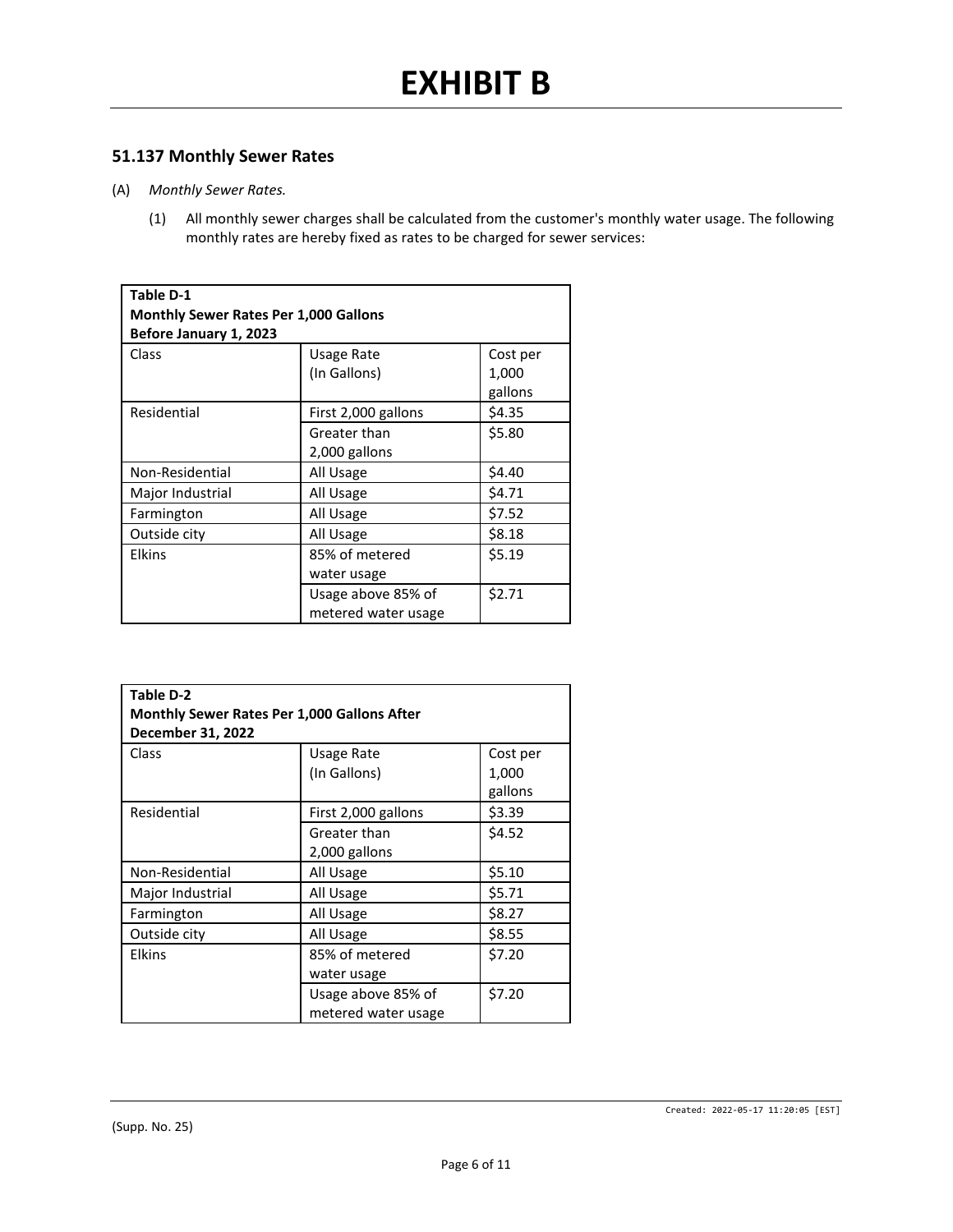| Table D-3                                    |                     |          |  |
|----------------------------------------------|---------------------|----------|--|
| <b>Monthly Sewer Rates Per 1,000 Gallons</b> |                     |          |  |
| After December 31, 2023                      |                     |          |  |
| Class                                        | Usage Rate          | Cost per |  |
|                                              | (In Gallons)        | 1,000    |  |
|                                              |                     | gallons  |  |
| Residential                                  | First 2,000 gallons | \$3.49   |  |
|                                              | Greater than        | \$4.66   |  |
|                                              | 2,000 gallons       |          |  |
| Non-Residential                              | All Usage           | \$5.25   |  |
| Major Industrial                             | All Usage           | \$5.88   |  |
| Farmington                                   | All Usage           | \$8.52   |  |
| Outside city                                 | All Usage           | \$8.81   |  |
| <b>Elkins</b>                                | 85% of metered      | \$7.42   |  |
|                                              | water usage         |          |  |
|                                              | Usage above 85% of  | \$7.42   |  |
|                                              | metered water usage |          |  |

| Table D-4<br><b>Monthly Sewer Rates Per 1,000 Gallons</b><br>After December 31, 2024 |                                           |                              |  |
|--------------------------------------------------------------------------------------|-------------------------------------------|------------------------------|--|
| Class                                                                                | Usage Rate<br>(In Gallons)                | Cost per<br>1,000<br>gallons |  |
| Residential                                                                          | First 2,000 gallons                       | \$3.60                       |  |
|                                                                                      | Greater than<br>2,000 gallons             | \$4.80                       |  |
| Non-Residential                                                                      | All Usage                                 | \$5.41                       |  |
| Major Industrial                                                                     | All Usage                                 | \$6.06                       |  |
| Farmington                                                                           | All Usage                                 | \$8.77                       |  |
| Outside city                                                                         | All Usage                                 | \$9.07                       |  |
| Elkins                                                                               | 85% of metered<br>water usage             | \$7.64                       |  |
|                                                                                      | Usage above 85% of<br>metered water usage | \$7.64                       |  |

- (2) Beginning January 1, 2026, all monthly sewer quantity charge- usage rates per 1,000 gallons shall be increased by 3% per year.
- (3) Sewer related fees levied by the Cities of Farmington or Greenland shall be added to the wastewater utility bill at the request of Farmington or Greenland. These fees may be calculated on a per-thousand volumetric usage or a per month basis.
- (B) *Monthly Sewer Service Charge.*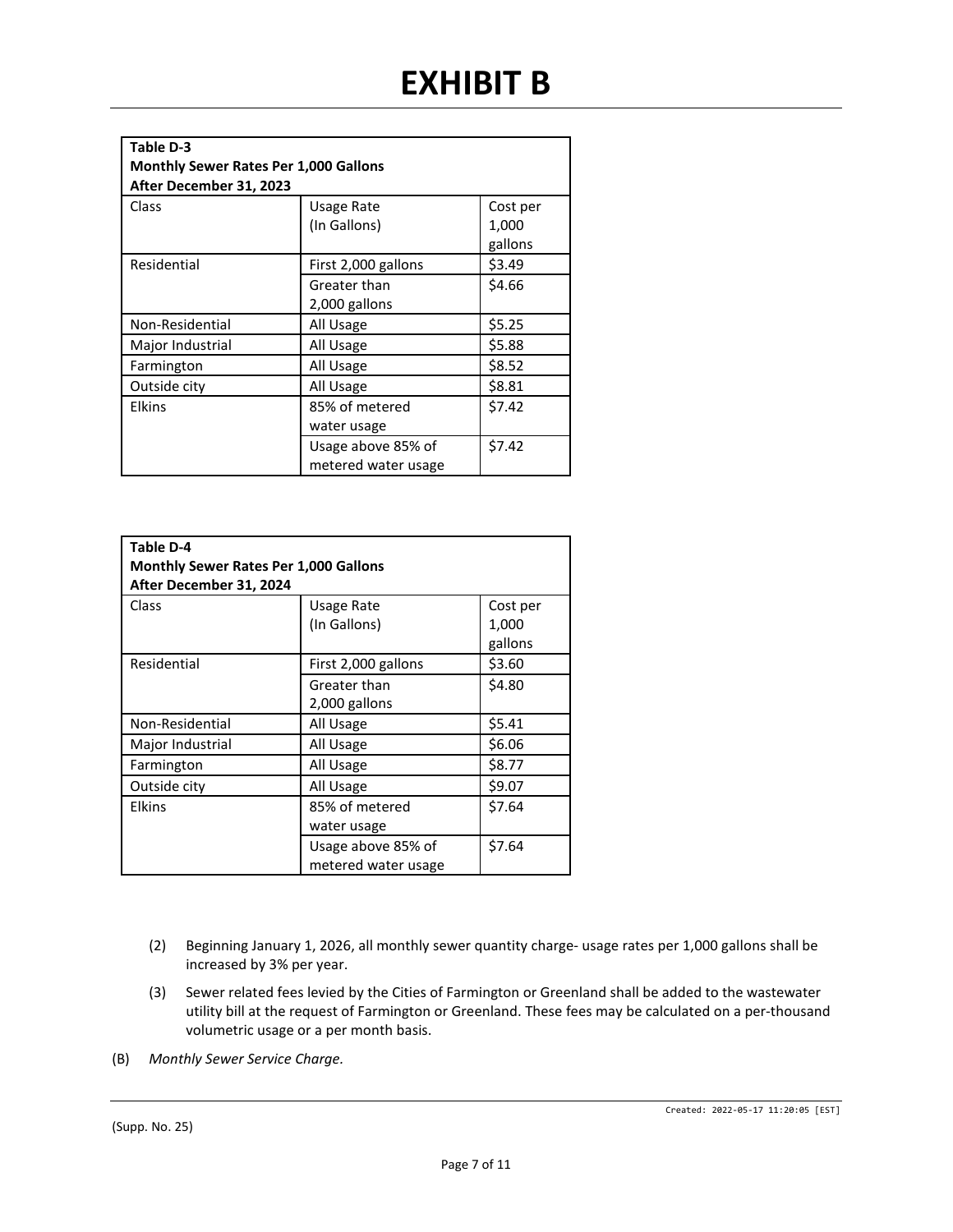(1) In addition to the above, each customer shall pay a monthly sewer service charge in accordance with the following schedule:

| <b>Table E-1 Monthly Sewer Service Charge</b> |             |                           |                         |  |
|-----------------------------------------------|-------------|---------------------------|-------------------------|--|
| Prior to January 1, 2023                      |             |                           |                         |  |
| Meter Size                                    | Inside City | Outside City <sup>+</sup> | Farmington <sup>+</sup> |  |
| $\frac{5}{8}$ x $\frac{3}{4}$ inch            | \$18.28     | \$18.28                   | \$16.74                 |  |
| 1 inch                                        | \$23.74     | \$33.92                   | \$31.28                 |  |
| $1\frac{1}{2}$ inch                           | \$38.77     | \$60.37                   | \$55.50                 |  |
| 2 inch                                        | \$55.43     | \$79.73                   | \$73.45                 |  |
| 3 inch                                        | \$128.73    | \$184.24                  | \$169.29                |  |
| 4 inch                                        | \$212.13    | \$303.44                  | \$278.93                |  |
| 6 inch                                        | \$420.39    | \$601.46                  | \$553.70                |  |
| 8 inch                                        | \$628.73    | \$899.76                  | \$826.81                |  |

| <b>Table E-2 Monthly Sewer Service Charge</b><br>After December 31, 2022 |             |                           |                         |
|--------------------------------------------------------------------------|-------------|---------------------------|-------------------------|
| Meter Size                                                               | Inside City | Outside City <sup>+</sup> | Farmington <sup>+</sup> |
| $\frac{5}{8}$ x $\frac{3}{4}$ inch                                       | \$18.28     | \$18.28                   | \$25.10                 |
| 1 inch                                                                   | \$23.74     | \$33.92                   | \$52.62                 |
| $1\frac{1}{2}$ inch                                                      | \$38.77     | \$66.73                   | \$109.78                |
| 2 inch                                                                   | \$55.43     | \$93.11                   | \$154.24                |
| 3 inch                                                                   | \$128.73    | \$196.10                  | \$327.83                |
| 4 inch                                                                   | \$212.13    | \$303.44                  | \$482.37                |
| 6 inch                                                                   | \$420.39    | \$601.46                  | \$897.30                |
| 8 inch                                                                   | \$628.73    | \$899.76                  | \$998.92                |

| <b>Table E-3 Monthly Sewer Service Charge</b><br>After December 31, 2023 |             |                           |                         |
|--------------------------------------------------------------------------|-------------|---------------------------|-------------------------|
| Meter Size                                                               | Inside City | Outside City <sup>+</sup> | Farmington <sup>+</sup> |
| $\frac{5}{8}$ x $\frac{3}{4}$ inch                                       | \$18.83     | \$18.83                   | \$25.85                 |
| 1 inch                                                                   | \$24.45     | \$34.94                   | \$54.20                 |
| $1\frac{1}{2}$ inch                                                      | \$39.93     | \$68.73                   | \$113.07                |
| 2 inch                                                                   | \$57.09     | \$95.90                   | \$158.87                |
| 3 inch                                                                   | \$132.59    | \$201.98                  | \$337.66                |
| 4 inch                                                                   | \$218.49    | \$312.54                  | \$496.84                |
| 6 inch                                                                   | \$433.00    | \$619.50                  | \$924.22                |
| 8 inch                                                                   | \$647.59    | \$926.75                  | \$1,028.89              |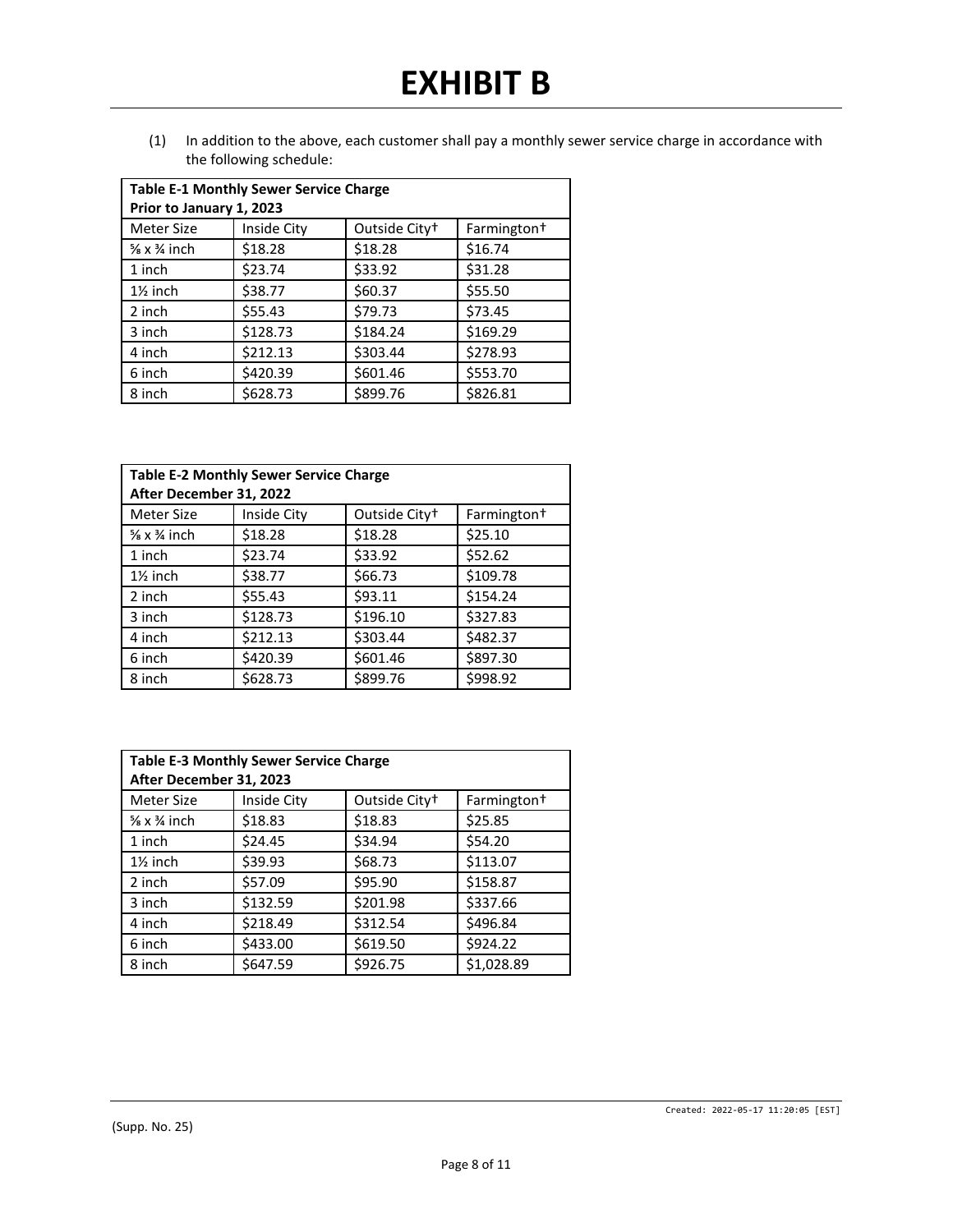| <b>Table E-4 Monthly Sewer Service Charge</b> |             |                           |                         |
|-----------------------------------------------|-------------|---------------------------|-------------------------|
| After December 31, 2024                       |             |                           |                         |
| Meter Size                                    | Inside City | Outside City <sup>+</sup> | Farmington <sup>+</sup> |
| $\frac{5}{8}$ x $\frac{3}{4}$ inch            | \$19.39     | \$19.39                   | \$26.63                 |
| 1 inch                                        | \$25.19     | \$35.99                   | \$55.82                 |
| $1\frac{1}{2}$ inch                           | \$41.13     | \$70.79                   | \$116.47                |
| 2 inch                                        | \$58.81     | \$98.78                   | \$163.63                |
| 3 inch                                        | \$136.57    | \$208.04                  | \$347.79                |
| 4 inch                                        | \$225.05    | \$321.92                  | \$511.75                |
| 6 inch                                        | \$445.99    | \$638.09                  | \$951.95                |
| 8 inch                                        | \$667.02    | \$954.56                  | \$1,059.75              |

†Cost of Service Methodology required by contract.

- (2) Beginning January 1, 2026, all monthly sewer service charges shall be increased by 3% per year.
- (C) *Determination of Sewer Quantity Charge for Residential Customers.*
	- (1) In the case of residential customers residing in a single family home, duplex, triplex, and/or fourplex, the average monthly water consumption for the preceding months of December, January, and February shall be computed separately for each customer, and a uniform monthly charge for each customer shall be determined by applying the schedule of rates set out in subsection (A) of this section to such average monthly water consumption. In the case of a residential user for whom a uniform monthly charge has been established and who moves to a new location the same uniform monthly charge shall apply at the new location. In the case of new residential customers, sewer averages shall be established based on the number of individuals residing within the dwelling unit, at a rate of 2,100 gallons per customer per month. This methodology of sewer averaging shall not apply to multi-family structures containing five (5) or more units in a contiguous building.
	- (2) In the case of sewer customers who do not have a water meter provided by a public water utility, the sewer usage volume billed shall be the average volume of all users in the sewer system in like dwellings from the most recent system-wide sewer average calculation.
- (D) *Determination of Charge for Non-residential and Major Industrial Customers.* In the case of non-residential and/or major industrial customers, the monthly sewer charge shall be determined by applying the schedule of rates prescribed in subsection (A) of this section to the monthly water usage of such customers. In the event that a non-residential or major industrial customer discharging waste into the city's sanitary sewer system produces evidence to the Water and Wastewater Director demonstrating that a substantial portion of the total amount of water from all sources used for all purposes does not reach the sanitary sewer which is in excess of the factors used in establishing the rates in subsection (A) of this section, an estimated percentage of total water consumption to be used in computing charges may be established by the Water and Wastewater Director. The factors used in establishing said rates are on file in the office of the Water and Wastewater Director and are incorporated herein by reference thereto. Any rate so adjusted by the Water and Wastewater Director shall be effective for a twelve (12) month period beginning with the billing for the month when rates adjudged hereby go into effect.
- (E) *Extra Strength Surcharge.*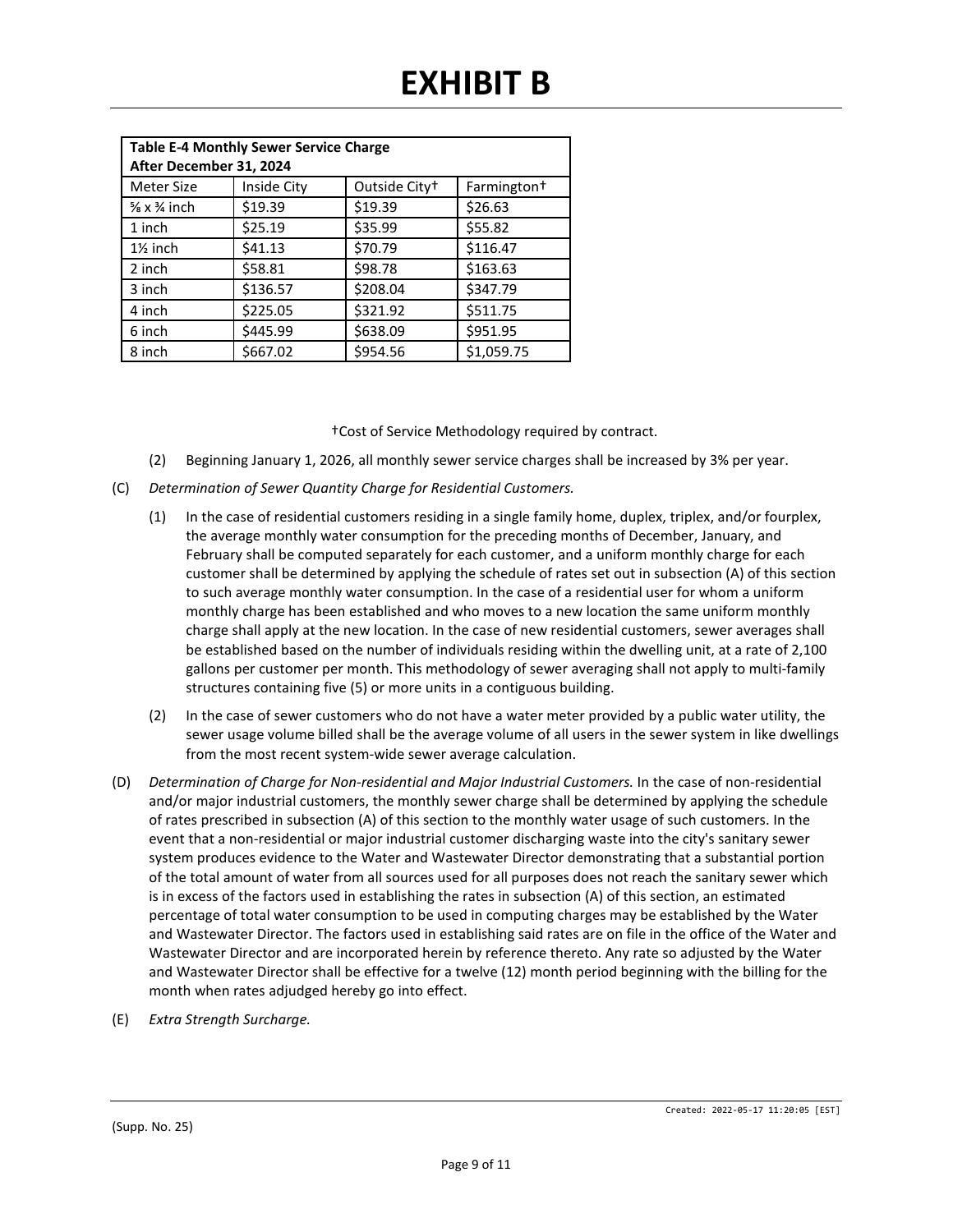(1) For all significant industrial users as defined in §51.074, whose wastewater discharge is greater than 300 mg/l of BOD 5 and/or TSS, the city shall levy an Extra Strength Surcharge for each parameter in accordance with the following unit charges:

| <b>Table F3 Extra Strength Surcharges</b> |                     |
|-------------------------------------------|---------------------|
|                                           | After 12/31/2022    |
| Extra Strength BOD 5                      | $$0.5426$ per pound |
| <b>Extra Strength TSS</b>                 | $$0.6921$ per pound |

- (2) Starting after December 31, 2023, Extra Strength Surcharges shall be increased by 3% per year.
- (3) Extra Strength Surcharges shall be billed monthly and shall be computed on the basis of water meter reading (wastewater discharge volume).
- (4) All sampling and analyses of the wastewater characteristics shall be performed in accordance with U.S. Environmental Protection Agency 40 Code of Federal Regulations Part 136 approved methods.
- (5) The volume of flow used in computing surcharge shall be based upon metered water consumption as shown in the records of meter readings maintained by the city's business office. In the event that a user discharging waste into the city sanitary sewer system produces evidence to the city demonstrating that a portion of the total amount of water used for all purposes is not discharged into the sanitary sewer, a separate meter or meters or other approved flow measuring device may be installed at the user's expense, upon its request, to measure only that portion of the total flow being discharged into the city sewer system. If a surcharge is assessed by the city, it shall be shown separately on the monthly billing.
- (6) Any person discharging industrial waste into the sanitary sewers of the city who procures any part or all of the user's water supply from sources other than the city, all or part of which is discharged into the sanitary sewer, shall install and maintain at the user's expense water meters of the type approved by the city for the purpose of determining the proper volume of flow to be used in computing sewer service charges. Such meter will be read monthly and tested for accuracy when deemed necessary by the city. Where it can be shown that a portion of the water measured by the aforesaid meter or meters does not enter the sanitary sewer system of the city, a separate meter or meters or other approved flow measuring device may be installed at the user's expense, upon its request, to measure only that portion of the total flow being discharged into the city sewer system. If a surcharge is assessed by the city, it shall be shown separately on the monthly billing.
- (7) Computation of extra strength surcharges shall be based on the following formula:
	- (a) Extra strength surcharge:

|  |  |  |  | $= V \times 8.34 \times [BOD Unit Charge (BOD - 300) + SS Unit Charge (TSS - 300)]$ |
|--|--|--|--|-------------------------------------------------------------------------------------|
|--|--|--|--|-------------------------------------------------------------------------------------|

#### (b) Where:

|                 | $=$ Surcharge in dollars                   |
|-----------------|--------------------------------------------|
|                 | Sewer volume in million gallons<br>$=$     |
| 8.34            | Pounds per gallon of water<br>$=$          |
| <b>BOD Unit</b> | = Unit charge for BOD in dollars per pound |
| Charge          |                                            |

(Supp. No. 25)